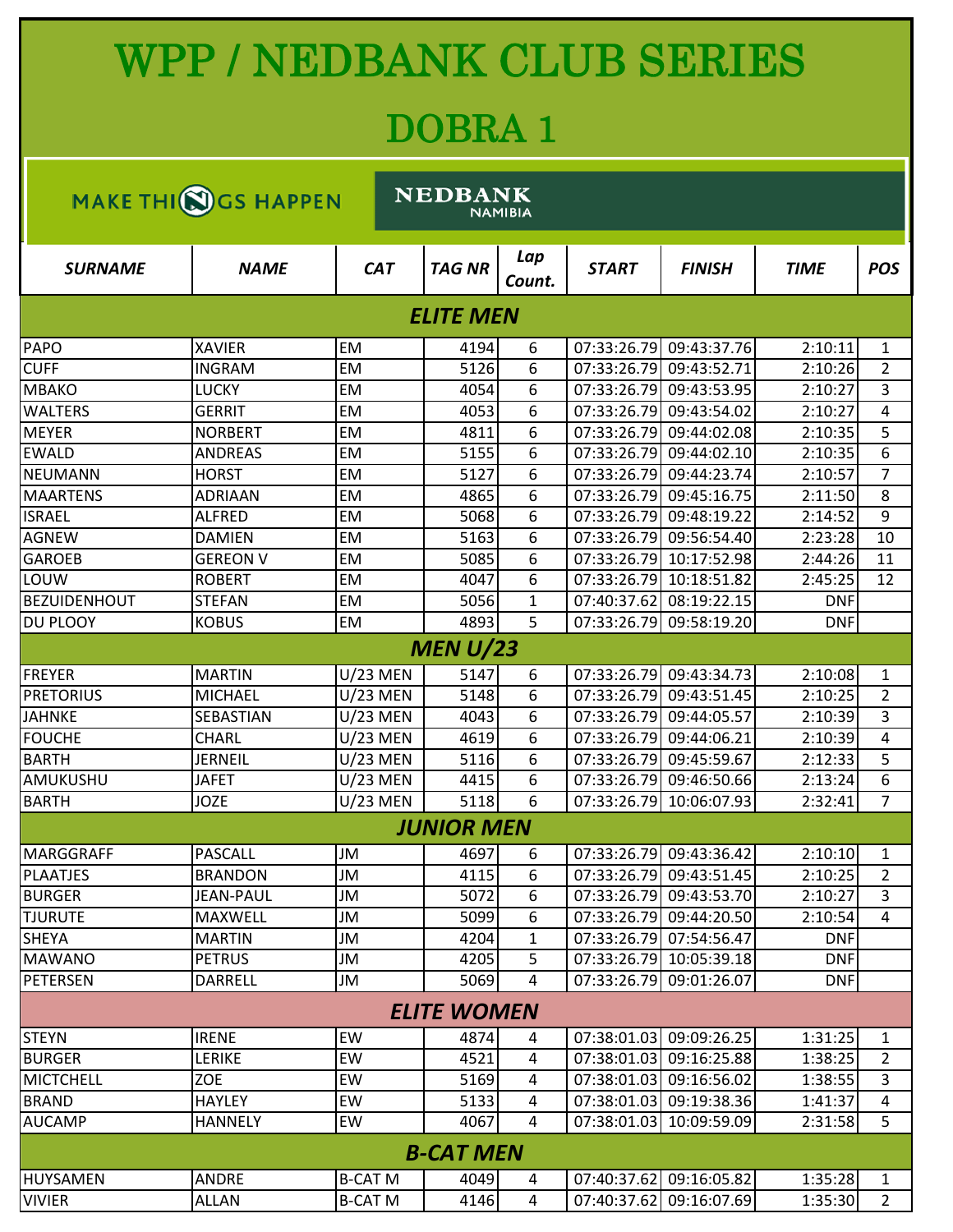| <b>STEENKAMP</b>        | <b>FANIE</b>       | <b>B-CAT M</b> | 4031                 | 4              |                         | 07:40:37.62 09:16:16.85 | 1:35:39    | 3              |  |
|-------------------------|--------------------|----------------|----------------------|----------------|-------------------------|-------------------------|------------|----------------|--|
| LOWE                    | <b>MICHAEL</b>     | <b>B-CAT M</b> | 5120                 | 4              | 07:40:37.62             | 09:16:18.71             | 1:35:41    | 4              |  |
| <b>LIAO</b>             | <b>JOHN</b>        | <b>B-CAT M</b> | 5162                 | 4              |                         | 07:40:37.62 09:16:19.15 | 1:35:42    | 5              |  |
| <b>PASCHKE</b>          | <b>STEVEN</b>      | <b>B-CAT M</b> | 5200                 | 4              | 07:40:37.62             | 09:16:20.04             | 1:35:42    | 6              |  |
| <b>KOEN</b>             | titus              | <b>B-CAT M</b> | 5156                 | 4              | 07:40:37.62             | 09:16:22.07             | 1:35:44    | 7              |  |
| <b>MEEKS</b>            | <b>RICHARD</b>     | <b>B-CAT M</b> | 5142                 | 4              | 07:40:37.62             | 09:16:24.14             | 1:35:47    | 8              |  |
| <b>DYASON</b>           | <b>NEIL</b>        | <b>B-CAT M</b> | 5151                 | $\overline{4}$ | 07:40:37.62             | 09:16:25.59             | 1:35:48    | 9              |  |
| <b>KEY</b>              | <b>BRIAN</b>       | <b>B-CAT M</b> | 5164                 | 4              | 07:40:37.62             | 09:18:41.68             | 1:38:04    | 10             |  |
| <b>SCHIDLOWSKI</b>      | <b>TORSTEN</b>     | <b>B-CAT M</b> | 5178                 | 4              | 07:40:37.62             | 09:18:51.69             | 1:38:14    | 11             |  |
| <b>COELHO</b>           | <b>RICARDO</b>     | <b>B-CAT M</b> | 5149                 | 4              |                         | 07:40:37.62 09:21:53.91 | 1:41:16    | 12             |  |
| <b>HILFIKER</b>         | <b>CLINTON</b>     | <b>B-CAT M</b> | 4051                 | 4              |                         | 07:40:37.62 09:23:32.50 | 1:42:55    | 13             |  |
| <b>SMITH</b>            | <b>FRANCOIS</b>    | <b>B-CAT M</b> | 4063                 | 4              | 07:40:37.62             | 09:29:05.21             | 1:48:28    | 14             |  |
| <b>MANS</b>             | <b>CALLIE</b>      | <b>B-CAT M</b> | 5176                 | 4              | 07:40:37.62             | 09:29:16.40             | 1:48:39    | 15             |  |
| <b>KOPPLINGER</b>       | <b>FRANK</b>       | <b>B-CAT M</b> | 4864                 | 4              |                         | 07:40:37.62 09:39:12.21 | 1:58:35    | 16             |  |
| UNTERLERCHNER           | <b>JENS</b>        | <b>B-CAT M</b> | 5130                 | 4              | 07:40:37.62             | 09:39:12.59             | 1:58:35    | 17             |  |
| <b>VAN DER MERWE</b>    | <b>MARIUS</b>      | <b>B-CAT M</b> | 5067                 | 4              | 07:40:37.62             | 09:51:28.45             | 2:10:51    | 18             |  |
| <b>VAN STADEN</b>       | ANDRE              | <b>B-CAT M</b> | 5160                 | # $N/A$        | #N/A                    | #N/A                    | <b>DNS</b> |                |  |
|                         |                    |                | <b>B-CAT WOMEN</b>   |                |                         |                         |            |                |  |
| <b>GERBER</b>           | <b>FRANCIE</b>     | <b>B-CATW</b>  | 4068                 | 3              |                         | 07:40:37.62 08:52:39.75 | 1:12:02    | 1              |  |
| <b>VILJOEN</b>          | <b>ULANDE</b>      | <b>B-CATW</b>  | 4069                 | 3              |                         | 07:40:37.62 08:57:46.32 | 1:17:09    | 2              |  |
| <b>PRINS</b>            | <b>MONIQUE</b>     | <b>B-CAT W</b> | 5168                 | 3              | 07:40:37.62 09:18:55.01 |                         | 1:38:17    | 3              |  |
|                         |                    |                |                      |                |                         |                         |            |                |  |
|                         |                    |                | VETERAN MEN          |                |                         |                         |            |                |  |
| <b>HORENBURG</b>        | <b>THORSTEN</b>    | VM             | 4709                 | 5              |                         | 07:38:01.03 09:27:05.51 | 1:49:04    | 1              |  |
| <b>GERBER</b>           | FA                 | VM             | 4064                 | 5              |                         | 07:38:01.03 09:27:07.89 | 1:49:07    | $\overline{2}$ |  |
| <b>PASCHKE</b>          | <b>RUSSELL</b>     | VM             | 5141                 | 5              |                         | 07:38:01.03 09:27:08.03 | 1:49:07    | 3              |  |
| <b>DU PLESSIS</b>       | <b>NICK</b>        | VM             | 5136                 | 5              | 07:38:01.03             | 09:27:14.00             | 1:49:13    | $\overline{4}$ |  |
| <b>BORG</b>             | LEANDER            | VM             | 5122                 | 5              |                         | 07:38:01.03 09:27:14.10 | 1:49:13    | 5              |  |
| <b>BRINKMAN</b>         | <b>PAUL</b>        | VM             | 5158                 | 5              |                         | 07:38:01.03 09:27:14.80 | 1:49:14    | 6              |  |
| <b>THIELE</b>           | <b>GEORGE</b>      | VM             | 5124                 | 5              | 07:38:01.03             | 09:27:16.34             | 1:49:15    | 7              |  |
| <b>VAN DOORN</b>        | <b>STEFAN</b>      | VM             | 4856                 | 5              | 07:38:01.03             | 09:27:45.38             | 1:49:44    | 8              |  |
| <b>DU PLESSIS</b>       | <b>CHRISTOPHER</b> | VM             | 5137                 | 5              | 07:38:01.03             | 09:41:25.92             | 2:03:25    | 9              |  |
| <b>BLIGNAUT</b>         | <b>DANIE</b>       | VM             | 5165                 | 5              |                         | 07:38:01.03 09:44:17.56 | 2:06:17    | 10             |  |
| <b>FERIS</b>            | <b>STEFANUS</b>    | VM             | 5058                 | 5              |                         | 07:38:01.03 09:48:44.17 | 2:10:43    | 11             |  |
| <b>MCNAB</b>            | <b>CHARLES</b>     | VM             | 5135                 | 5              | 07:38:01.03 10:02:37.13 |                         | 2:24:36    | 12             |  |
| <b>STEYN</b>            | PHILIP             | VM             | 4915                 | 4              |                         | 07:38:01.03 09:17:19.96 | <b>DNF</b> |                |  |
| PEDREIRO                | <b>JOHNNY</b>      | VM             | 5194                 | 3              | 07:40:37.62 09:22:13.43 |                         | <b>DNF</b> |                |  |
|                         |                    |                | <b>VETERAN WOMEN</b> |                |                         |                         |            |                |  |
| <b>BORG</b>             | <b>SUSANNE</b>     | ۷W             | 5140                 | 3              |                         | 07:40:37.62 08:52:40.37 | 1:12:03    | 1              |  |
| ACKERMANN               | <b>BARBARA</b>     | VW             | 4615                 | 3              | 07:40:37.62             | 08:52:41.48             | 1:12:04    | 2              |  |
| <b>TIETZ</b>            | <b>ANTJE</b>       | VW             | 4530                 | 3              | 07:40:37.62             | 08:57:13.33             | 1:16:36    | 3              |  |
| <b>BLIGNAUT</b>         | <b>MARYNA</b>      | VW             | 5123                 | 3              | 07:40:37.62             | 09:28:01.85             | 1:47:24    | 4              |  |
| <b>VAN STADEN</b>       | <b>ANDRA</b>       | VW             | 5161                 | # $N/A$        | #N/A                    | #N/A                    | <b>DNS</b> |                |  |
| <b>GRAND MASTER MEN</b> |                    |                |                      |                |                         |                         |            |                |  |
|                         |                    |                |                      |                |                         |                         |            |                |  |
| <b>VAN STADEN</b>       | <b>KOOS</b>        | GMM            | 4271                 | 3              |                         | 07:40:37.62 08:52:31.11 | 1:11:53    | 1              |  |
| <b>RUPPEL</b>           | <b>HARTMUT</b>     | <b>GMM</b>     | 5143                 | 3              |                         | 07:40:37.62 08:52:39.48 | 1:12:02    | $\overline{2}$ |  |
| <b>BASSINGTHWAIGHTE</b> | <b>TONY</b>        | <b>GMM</b>     | 5186                 | 3              |                         | 07:40:37.62 08:53:31.26 | 1:12:54    | 3              |  |
| <b>SCHADE</b>           | <b>KLAUS</b>       | GMM            | 5198                 | 3              | 07:40:37.62             | 09:05:28.96             | 1:24:51    | 4              |  |
| <b>DROBISCH</b>         | <b>HANS-PETER</b>  | <b>GMM</b>     | 4926                 | 3              | 07:40:37.62             | 09:09:58.56             | 1:29:21    | 5              |  |
| <b>KRUGMANN</b>         | <b>HARTMUT</b>     | <b>GMM</b>     | 5153                 | 3              |                         | 07:40:37.62 09:10:32.48 | 1:29:55    | 6              |  |
| <b>DU PLESSIS</b>       | <b>PEET</b>        | GMM            | 5071                 | 3              | 07:40:37.62             | 09:13:21.23             | 1:32:44    | 7              |  |
| <b>FAUL</b>             | <b>JOSEPTH</b>     | GMM            | 4118                 | 3              | 07:40:37.62             | 09:20:28.64             | 1:39:51    | 8              |  |
| VAN JAARSVELD           | <b>MARTIN</b>      | <b>GMM</b>     | 5078                 | 3              | 07:40:37.62             | 09:34:45.35             | 1:54:08    | 9              |  |
| <b>ELLIS</b>            | <b>JUSTIN</b>      | GMM            | 5167                 | H N/A          | #N/A                    | #N/A                    | <b>DNS</b> |                |  |
| <b>MASTER MEN</b>       |                    |                |                      |                |                         |                         |            |                |  |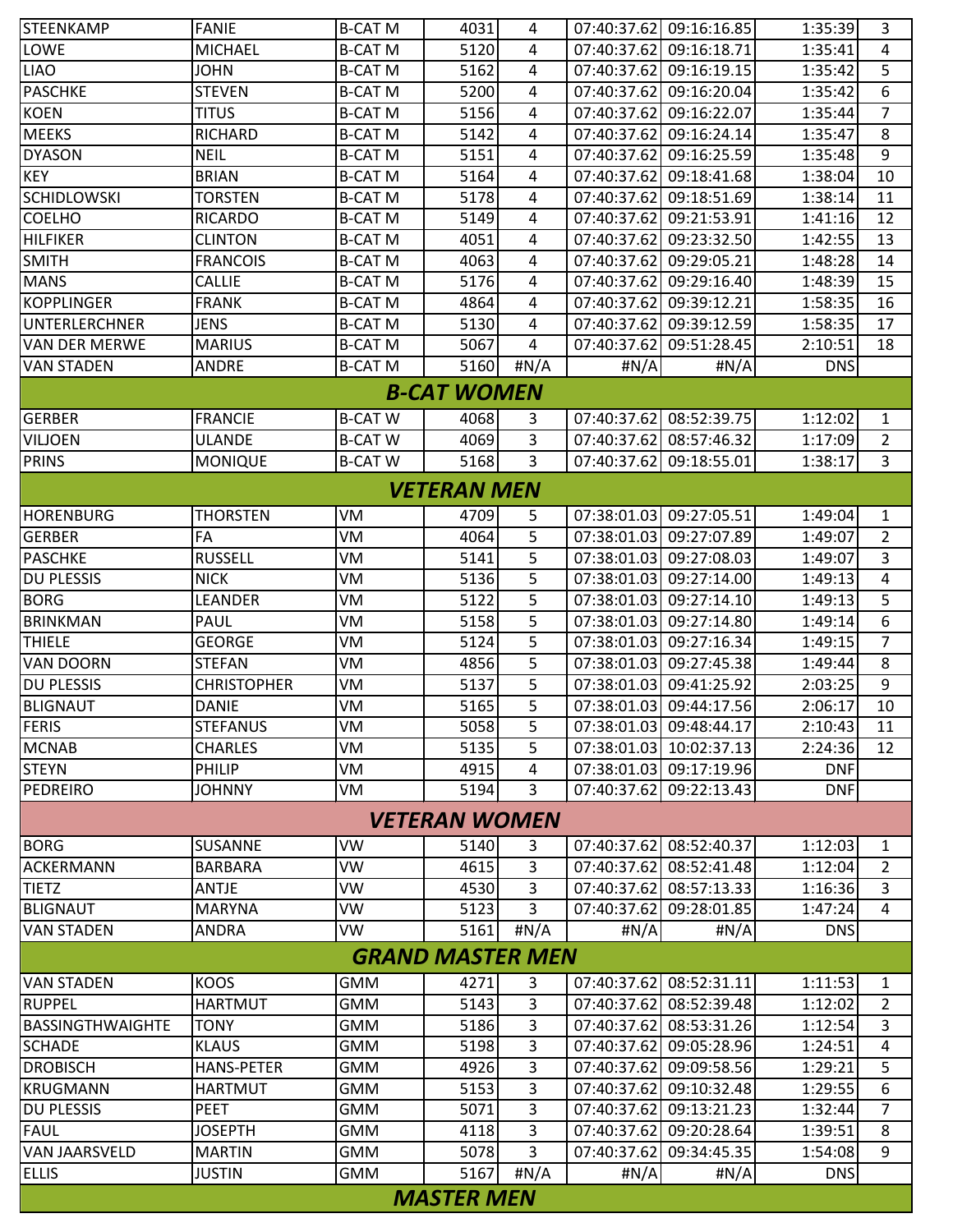| <b>MANS</b>                                                                                 | <b>GERHARD (SNR)</b>  | <b>MM</b>                    | 5128                  | 3                   |                         | 07:40:37.62 08:52:31.33 | 1:11:54            | 1                   |  |
|---------------------------------------------------------------------------------------------|-----------------------|------------------------------|-----------------------|---------------------|-------------------------|-------------------------|--------------------|---------------------|--|
| <b>DU TOIT</b>                                                                              | LOUIS                 | <b>MM</b>                    | 5125                  | 3                   | 07:40:37.62             | 08:52:33.92             | 1:11:56            | 2                   |  |
| <b>HAMILTON</b>                                                                             | <b>KOBUS</b>          | <b>MM</b>                    | 5172                  | 3                   | 07:40:37.62             | 08:53:02.81             | 1:12:25            | 3                   |  |
| <b>HEIMSTADT</b>                                                                            | <b>HORST</b>          | <b>MM</b>                    | 5182                  | 3                   | 07:40:37.62             | 08:53:03.33             | 1:12:26            | 4                   |  |
| <b>BRAND</b>                                                                                | <b>EGHARDT</b>        | MМ                           | 5132                  | 3                   | 07:40:37.62             | 08:57:55.97             | 1:17:18            | 5                   |  |
| LE ROUX                                                                                     | <b>CHRISTO</b>        | <b>MM</b>                    | 5090                  | 3                   | 07:40:37.62             | 09:00:18.28             | 1:19:41            | 6                   |  |
| <b>MATTHEWS</b>                                                                             | <b>LIONEL</b>         | <b>MM</b>                    | 5087                  | 3                   | 07:40:37.62             | 09:08:46.39             | 1:28:09            | 7                   |  |
| <b>IZOW</b>                                                                                 | <b>BERND</b>          | <b>MM</b>                    | 4052                  | 3                   | 07:40:37.62             | 09:10:41.50             | 1:30:04            | 8                   |  |
| SNYMAN                                                                                      | <b>JOHAN</b>          | MМ                           | 5152                  | 3                   | 07:40:37.62             | 09:11:53.79             | 1:31:16            | 9                   |  |
| <b>EGERER</b>                                                                               | <b>MANFRED</b>        | MM                           | 5080                  | 3                   | 07:40:37.62             | 09:18:59.92             | 1:38:22            | 10                  |  |
| <b>HASSENPHY</b>                                                                            | <b>JURGEN</b>         | MM                           | 4057                  | 3                   | 07:40:37.62             | 09:22:12.78             | 1:41:35            | 11                  |  |
| MM<br>5175<br><b>WALDSCHMIDT</b><br><b>ECKHARD</b><br>#N/A<br># $N/A$<br>#N/A<br><b>DNS</b> |                       |                              |                       |                     |                         |                         |                    |                     |  |
|                                                                                             |                       |                              | <b>MASTER WOMEN</b>   |                     |                         |                         |                    |                     |  |
| HUYSAMEN                                                                                    | <b>MANDY</b>          | <b>MW</b>                    | 4624                  | $\overline{2}$      |                         | 07:42:36.61 08:39:37.80 | 0:57:01            | $\mathbf{1}$        |  |
| <b>PALMHERT</b>                                                                             | LEE-ANNE              | <b>MW</b>                    | 5065                  | $\overline{2}$      | 07:42:36.61             | 08:39:57.77             | 0:57:21            | $\overline{2}$      |  |
| <b>JANIK</b>                                                                                | <b>CAROLIN</b>        | <b>MW</b>                    | 4844                  | $\overline{2}$      | 07:42:36.61             | 08:40:01.49             | 0:57:25            | 3                   |  |
| <b>BASSINGTHWAIGHTE</b>                                                                     | <b>SIGI</b>           | <b>MW</b>                    | 5187                  | $\overline{2}$      | 07:42:36.61             | 08:40:01.92             | 0:57:25            | 4                   |  |
| <b>FAUL</b>                                                                                 | <b>STEPHANIE</b>      | <b>MW</b>                    | 4061                  | $\overline{2}$      | 07:42:36.61             | 08:40:02.89             | 0:57:26            | 5                   |  |
| <b>VAN VUUREN</b>                                                                           | <b>RONEL</b>          | <b>MW</b>                    | 5190                  | $\overline{2}$      | 07:42:36.61             | 08:40:58.48             | 0:58:22            | 6                   |  |
| <b>MANS</b>                                                                                 | SARIE                 | <b>MW</b><br><b>MW</b>       | 4116                  | $\overline{2}$      | 07:42:36.61             | 08:49:15.48             | 1:06:39            | $\overline{7}$      |  |
| <b>HARPER</b>                                                                               | <b>SALLY</b>          |                              | 5159                  | $\frac{H}{A}$       | #N/A                    | #N/A                    | <b>DNS</b>         |                     |  |
|                                                                                             |                       |                              | <b>UNDER 16 BOYS</b>  |                     |                         |                         |                    |                     |  |
| <b>PETERS</b>                                                                               | <b>HERBERT</b>        | <b>U16B</b>                  | 5181                  | 5                   | 07:38:01.03             | 09:27:11.19             | 1:49:10            | 1                   |  |
| <b>SMITH</b>                                                                                | FC                    | U16B                         | 4037                  | 5                   | 07:38:01.03             | 09:42:45.16             | 2:04:44            | $\overline{2}$      |  |
| <b>GROSSMANN</b>                                                                            | <b>TIMMO</b>          | U16B                         | 5196                  | 5                   | 07:38:01.03             | 09:46:41.10             | 2:08:40            | 3                   |  |
| AMUNJERA                                                                                    | <b>DENZEL</b>         | U16B                         | 5095                  | 4                   | 07:38:01.03             | 09:38:23.50             | <b>DNF</b>         | 4                   |  |
|                                                                                             |                       |                              | <b>UNDER 14 BOYS</b>  |                     |                         |                         |                    |                     |  |
| <b>DU PLOOY</b>                                                                             | <b>CHARL</b>          | <b>U14B</b>                  | 5139                  | 3                   | 07:40:37.62             | 08:52:40.23             | 1:12:03            | 1                   |  |
| <b>CORNELISSEN</b>                                                                          | <b>FARIET</b>         | U14B                         | 4040                  | 3                   |                         | 07:40:37.62 09:08:38.38 | 1:28:01            | $\overline{2}$      |  |
|                                                                                             |                       |                              | <b>UNDER 12 BOYS</b>  |                     |                         |                         |                    |                     |  |
| <b>WESSELS</b>                                                                              | <b>MARIUS</b>         | <b>U/12 BOYS</b>             | 4907                  | $\overline{2}$      |                         | 07:42:36.61 08:55:37.66 | 1:13:01            | 1                   |  |
|                                                                                             |                       |                              | <b>UNDER 10 BOYS</b>  |                     |                         |                         |                    |                     |  |
| <b>BLIGNAUT</b>                                                                             | PD                    | U10B                         | 5166                  |                     | 07:44:46.79 08:11:08.85 |                         | 0:26:22            |                     |  |
| <b>DU PLESSIS</b>                                                                           | <b>NICHOLIS</b>       | U10B                         | 5081                  | 1<br>$\mathbf{1}$   | 07:44:46.79 08:11:32.34 |                         | 0:26:46            | 1<br>$\overline{2}$ |  |
| <b>LOWE</b>                                                                                 | <b>KEVIN</b>          | U10B                         | 5119                  | $\mathbf{1}$        |                         | 07:44:46.79 08:12:45.94 | 0:27:59            | 3                   |  |
| <b>KEY</b>                                                                                  | <b>ADRIAN</b>         | <b>U10B</b>                  | 4050                  | $\mathbf{1}$        | 07:44:46.79 08:23:44.03 |                         | 0:38:57            | 4                   |  |
|                                                                                             |                       |                              | <b>UNDER 16 GIRLS</b> |                     |                         |                         |                    |                     |  |
|                                                                                             |                       |                              |                       |                     |                         |                         |                    |                     |  |
| <b>GROSSMANN</b>                                                                            | <b>STEFFANIE</b>      | U16G                         | 5195                  | 3                   |                         | 07:40:37.62 09:07:34.74 | 1:26:57            | 1                   |  |
|                                                                                             |                       |                              | <b>UNDER 14 GIRLS</b> |                     |                         |                         |                    |                     |  |
| PEDREIRO                                                                                    | <b>KAYLA</b>          | U14G                         | 5193                  | 1                   |                         | 07:44:46.79 08:10:28.11 | 0:25:41            | 1                   |  |
| <b>UNDER 12 GIRLS</b>                                                                       |                       |                              |                       |                     |                         |                         |                    |                     |  |
| <b>BORG</b>                                                                                 | <b>MAYA</b>           | U12G                         | 5188                  | 1                   |                         | 07:44:46.79 08:11:29.00 | 0:26:42            | $\mathbf{1}$        |  |
| <b>DU PLESSIS</b>                                                                           | <b>MONIQUE</b>        | U12G                         | 5117                  | $\mathbf{1}$        |                         | 07:44:46.79 08:15:10.44 | 0:30:24            | $\overline{2}$      |  |
|                                                                                             |                       |                              | <b>UNDER 10 GIRLS</b> |                     |                         |                         |                    |                     |  |
| <b>BAUMGARTEN</b>                                                                           | ADRIELLE              | U10G                         | 5070                  | #N/A                | 07:44:46.79             | #N/A                    | <b>DNF</b>         |                     |  |
| <b>SPORT MEN</b>                                                                            |                       |                              |                       |                     |                         |                         |                    |                     |  |
| 07:42:36.61 08:39:58.19                                                                     |                       |                              |                       |                     |                         |                         |                    |                     |  |
| RAUL<br><b>NHUNNHE</b>                                                                      | <b>MELANI</b><br>LALA | <b>SPORT</b>                 | 5064<br>5106          | 2                   | 07:40:37.62 09:17:17.15 |                         | 0:57:22<br>1:36:40 |                     |  |
| <b>GABRIEL</b>                                                                              | <b>MATHEUS</b>        | <b>SPORT</b><br><b>SPORT</b> | 5084                  | 4<br>5 <sup>1</sup> |                         | 07:33:26.79 09:38:57.01 | 2:05:30            |                     |  |
|                                                                                             |                       |                              |                       |                     |                         |                         |                    |                     |  |
| Timing and Results: Johan Pretorius - mpnamibia@gmail.com                                   |                       |                              |                       |                     |                         |                         |                    |                     |  |
| <b>Timing Equipment supported by:</b>                                                       |                       |                              |                       |                     |                         |                         |                    |                     |  |